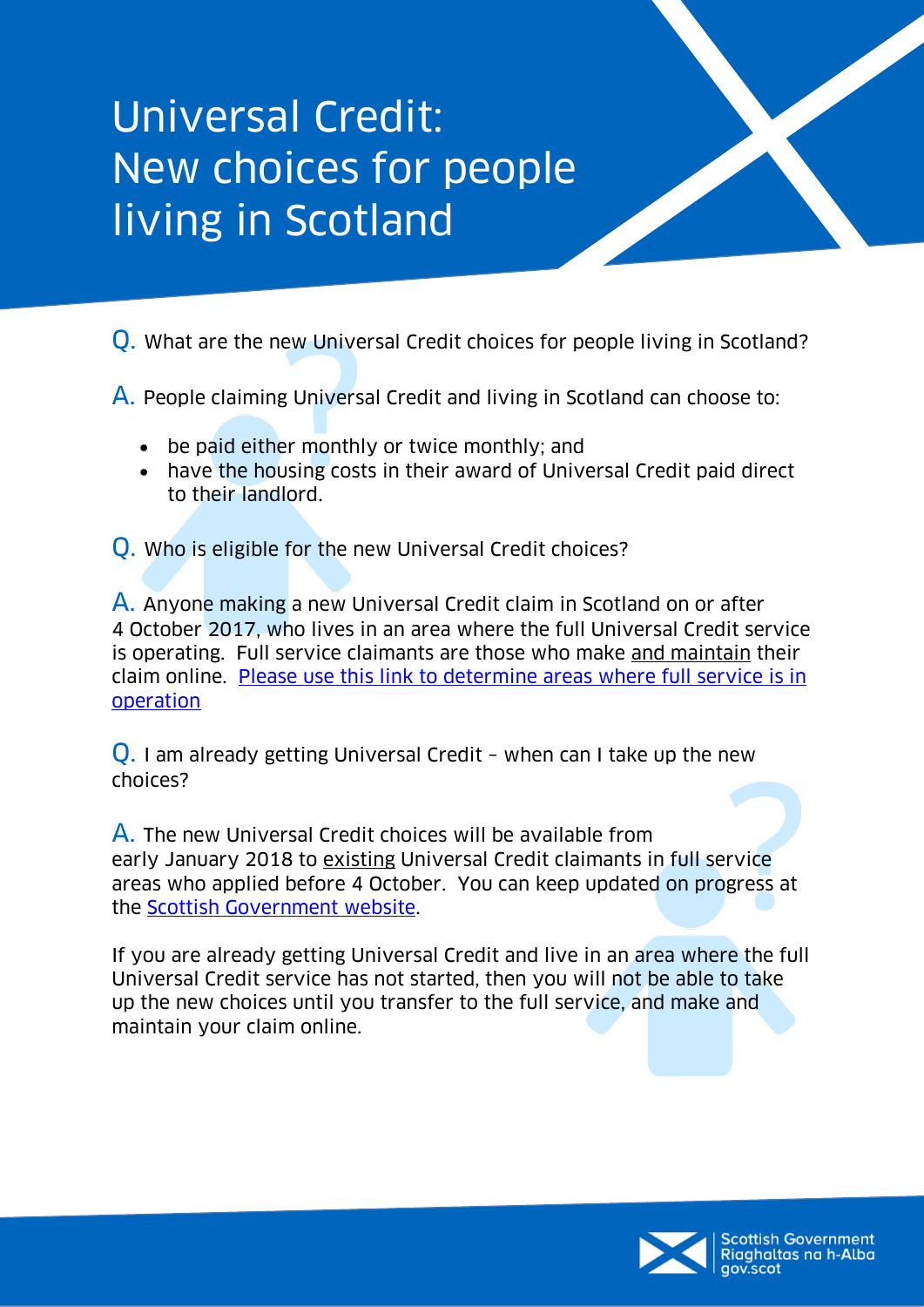## Q. How do I make the new Universal Credit choices?

A. If you are eligible, you will be offered the new Universal Credit choices through your Universal Credit online account. You will be offered them following your first payment. The offer will include further details about the choices you have and how you can take them up.



Q. Can I take up the new Universal Credit choices if I am already on an Alternative Payment Arrangement (APA) or Managed Payment to Landlord (i.e. my rent is already being paid direct to my landlord)

A. No, although Alternative Payment Arrangements are time limited with the DWP intention that you will be paid monthly and manage your finances after a period of time. You may be able to take up the new Universal Credit choices when your Alternative Payment Arrangements ends and you should check with the DWP at that time.

Q. What is the twice monthly payment?

A. At the moment you get your Universal Credit as a single payment, once a month.

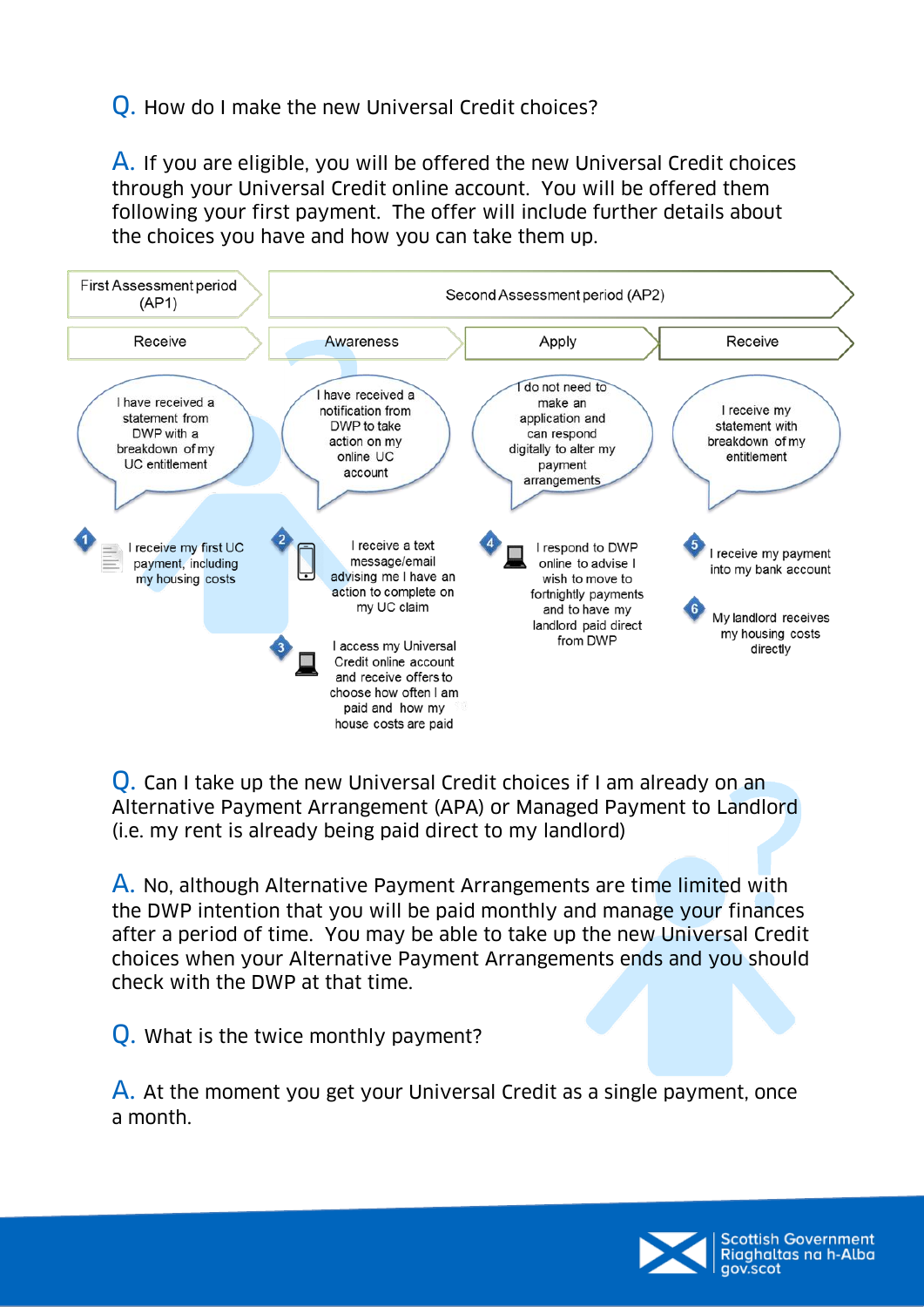You will now be able to choose to have your Universal Credit payment split in half and paid twice a month, or roughly every fortnight. You will get the same amount overall.

However, you will only be paid half the monthly amount in your first twice monthly payment, receiving the other half in your next payment. You need to consider whether you will be able to manage your bills and expenses in this period.

If you need budgeting or money advice, you can get help from your Citizens Advice Scotland, [Money Advice Services](https://www.moneyadviceservice.org.uk/en/tools/money-manager) and others.

You can also get an advance on your Universal Credit payment if you are in urgent financial need and should contact the DWP service centre or local Jobcentre Plus to discuss.

Q. What happens once I choose a twice monthly payment?

A. You don't need to do anything. The DWP will process your request.

Q. How often will I receive my money if I choose the twice monthly payment?

A. You will be advised by the DWP online when your first half payment is due. If you chose twice-monthly payments, but not direct payment of your housing costs to your landlord, you will need to ensure that you budget adequately so you have enough money to pay your rent at the end of the month. Failure to do so will build up rent arrears which could result in your landlord taking legal action to have you evicted from your home.

Q. What if I change my mind?

A. You can ask to change at any time by contacting the DWP using your online journal.

Q. What are my choices for my housing costs?

A. Your housing costs are currently paid to you. You will now be able to choose to have your housing costs paid directly to your landlord instead.